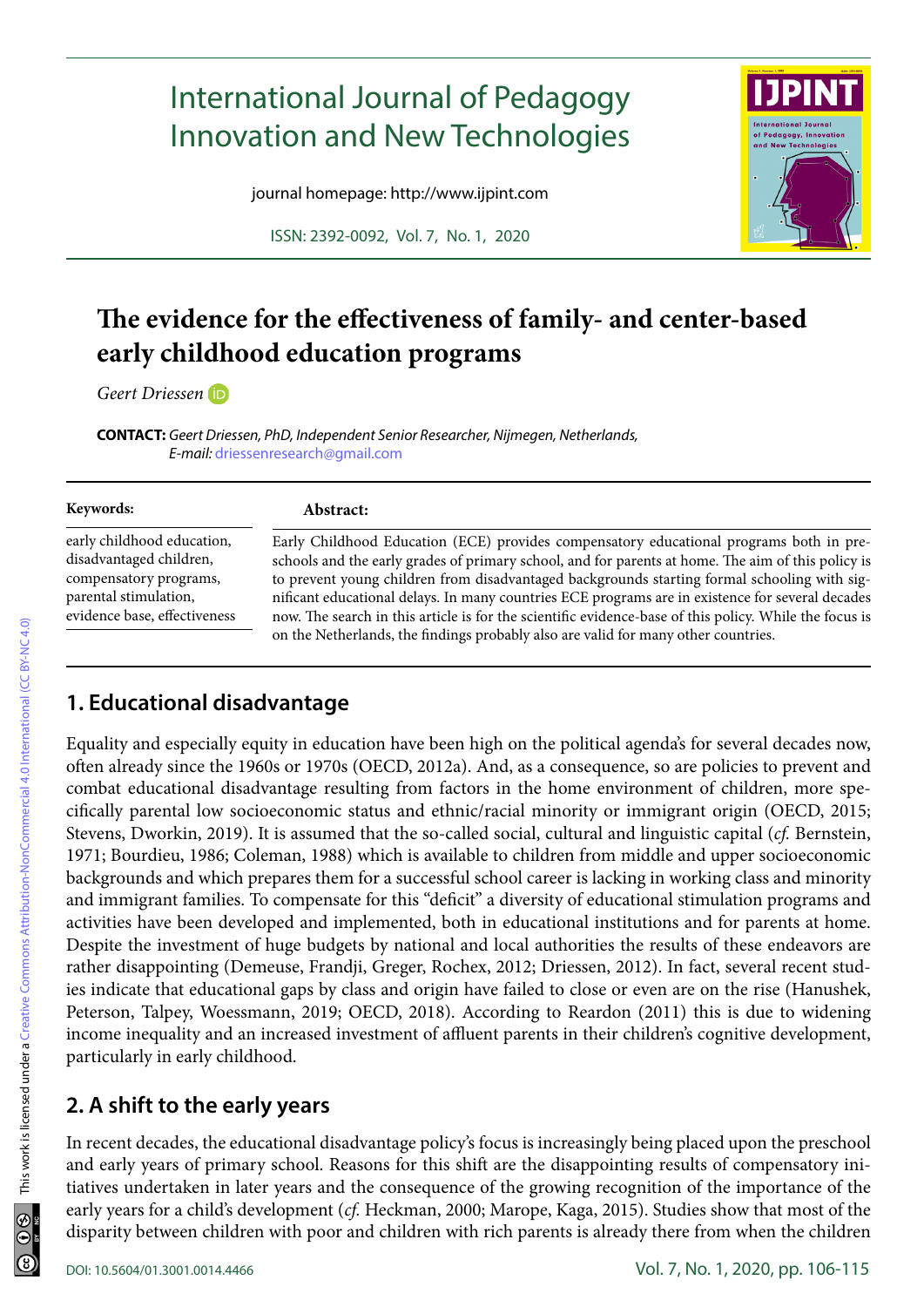enter kindergarten (Driessen, Merry, 2014; Passaretta, Skopek, 2018). And because there is evidence that achievement gaps are self-perpetuating, it is assumed that the earlier the interventions take place to reduce them, the more effective they will be at eliminating them in the long run (Reardon, 2011).

Under the banner of Early Childhood Education (or Early Childhood Education and Care), a wide array of family- and center-based intervention programs for disadvantaged children between the ages of 0 and 7 years has thus been developed and implemented (Brańska, 2012; Kagan, 2019; OECD, 2012b). While the emphasis primarily is on the children's linguistic and cognitive development, programs often also include social, emotional, physical and health components, and this may be combined with educational and pedagogical support for the parents. The basis for these programs lies in the USA, where in 1965 the federal Head Start program (which comprises a high diversity of specific subprograms and services) began as part of president Lyndon B. Johnson's Great Society campaign. In the same decade also some unique small-scale longitudinal experimental programs were set up. Because at the time there was an unbridled confidence in positive outcomes (the so-called makeable society), such initiatives were adopted and implemented in many other countries.

## **3. Educational disadvantage policies**

In the Netherlands, the first national policy for combating educational disadvantage was launched in 1974 and focused on native-Dutch working-class children and their parents. In later years a parallel policy was initiated that aimed at children and parents of ethnic minorities (typically so-called guest-workers and immigrants from former colonies). In 1985 both separate policies were integrated into one educational priority policy because it was believed that both target groups had the same problems and that thus one and the same educational approach would be appropriate and would suffice. Not everyone was convinced of this argument, however. It was argued that, different from native-Dutch parents, immigrant parents often face unique problems, for instance with learning a new language, with having to integrate in a modernistic culture, and with coping with a highly secularized society. In addition, immigrant parents are expected to accept, acquire and practice (modern) child-rearing and socializing methods that may differ significantly from the (traditional) ones common in their home country.

An important feature of the Dutch educational disadvantage policy, in a financial sense, is the so-called student weighting system which awards primary schools and municipalities additional budgets from the Ministry of Education (Ladd, Fiske, 2009). They may use this extra money for providing extra help to the policy's target groups. The amount of extra budget is based on socioeconomic and ethnic features of the children's parents. To a large extent the schools are free to spend the money; most schools use it to create smaller classes, but there also are many schools that invest in extra parental involvement activities, especially in the lower grades (Cebeon, 2016; Driessen, 2017). According to an evaluation committee appointed by the Ministry of Education, the interventions too often focus on the children and not enough on the children's home environment and parents. In addition, this committee is of the opinion that an effective educational disadvantage policy needs more coordination and collaboration of the various parties involved ("partnership"), including the parents (IBO, 2017).

In this article the focus is on one of the components of the educational disadvantage policy, *viz.* early childhood education. Firstly, an overview of the various Dutch programs will be presented. Thereafter the results of a review of the international and Dutch evidence for the effectiveness of these programs will be summarized. The main question is whether the optimism of especially policymakers is warranted. This is important because it will provide policymakers with evidence-based information regarding the continuation and possibly adjustment of the current policy. In closing, some conclusions will be drawn.

## **4. Early childhood education**

## **Family- and center-based programs**

Nowadays, the most important intervention of the Dutch educational disadvantage policy is Early Childhood Education (ECE). ECE services have been implemented since the 1970s, but it was not until the 1990s that this occurred at a larger scale. At the time, a series of so-called family-based programs and services were

 $\circledcirc$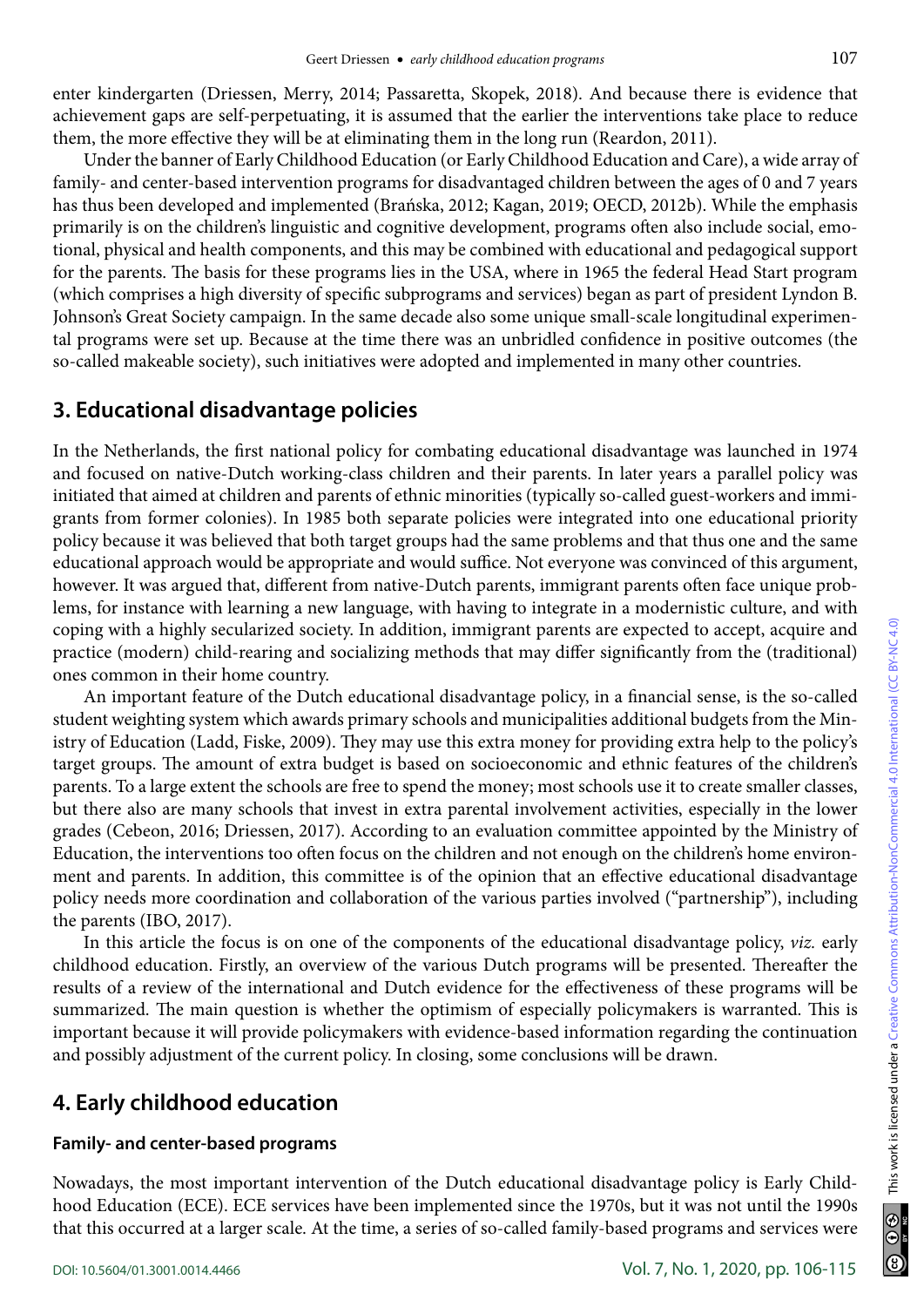developed aiming at young children and their parents with an accent on the stimulation of the development of the child and/or the provision of parental support. The programs are primarily targeting parents and, through them, the children. An important objective of such programs is to teach the parents the skills needed to stimulate the cognitive, linguistic, and motor development of their children. In addition, the parents may also receive actual support with respect to child-rearing and the social functioning of their children, often from semi-professionals. The so-called Step Programs ("Stap") are well-known family intervention programs in the Netherlands. In one such program ("Instapje"), intended for 1- and 2-year-olds, a professional visits the family once every week and plays with the child and talks with the mother who learns to support and stimulate her child's development. In another program ("Opstapje") for 2- to 4-year-olds, the child is being prepared for the kindergarten grades of primary school by stimulating the child's play and the parent-child interaction. In addition to home visits by a professional, who often speaks the same language as the (immigrant) mother, there also are parent meetings where parents exchange their experiences. The "Opstap" program is for 4- to 6-year-olds and their parents (mostly the mother) and supports them in preparing their child for learning to read, write and count in third grade of primary school. There are weekly home visits by professionals and also parent meetings. Center-based programs are predominantly conducted in preschools and in the kindergarten groups of primary schools. The emphasis in these programs can differ. There are, for example, programs to stimulate cognitive development and programs to stimulate language development. There are also integral programs, combining several developmental areas, with Pyramid ("Piramide") and Kaleidoscope ("Kaleidoscoop") constituting the two best-known. Piramide is for 2- to 7-year-olds at daycare centers, play groups and kindergartens. It focuses on stimulating a broad development and preventing or combatting educational disadvantage. It brings together play and learning and uses a thematic approach. Kaleidoscoop is for 2- to 6-year-olds in daycare centers and kindergartens and concerns an adaption of the American Perry/HighScope method. Active learning constitutes the core of the program with an emphasis on exploring, expanding and deepening knowledge. ECE at Home ("VVE Thuis") is a program for parents of 3- to 6-year-olds who participate in center-based programs such as Piramide and Kaleidoscoop. Because there is a connection between the two, words, concepts and curriculum content are addressed both in the center and at home. Parents learn how to stimulate and support their children in their development. In this way parental involvement will increase (NJI, 2019).

#### **A focus on center-based programs**

In 1994 a study into effects of ECE commissioned by the Dutch Ministry of Education, concluded on the basis of experiences in the USA that center-based programs for young children would probably be more effective than family-based programs (Leseman, Cordus, 1994). This led to the development of comprehensive center-based programs and a shift away from family-based programs. The consequence is that the focus now is on professionals in educational institutions, and much less on semi-professionals, volunteers and parents at home. Since 2006 ECE is part of the Educational Disadvantage Policy and a cooperative effort of municipalities and schoolboards. On the basis of the student weighting system target group children are identified and extra budgets are awarded to municipalities and schools. A total of € 490 million is awarded to municipalities for 2.5- to 4-year-olds in pre-school education, and a total of € 260 million to schoolboards for 4- to 7-yearolds in early-school education (budgets for 2019/2020; Ministerie van OCW, 2019). It is estimated that as of 2019/2020 for a total of 170,000 children in the pre-school phase an average extra budget of € 2,850 per child will be awarded to pre-school institutions; for a total of 100,000 children in the early-school phase the extra budget for schoolboards will be  $\epsilon$  2,750 per child. The children will attend the special stimulation programs for at least 16 hours per week (Ministerie van OCW, 2018).

#### **International evidence of effectiveness**

It is obvious that the Dutch government has high hopes for positive effects of ECE (and in that regard it does not differ from many other governments). The question is, however, where all this optimism comes from. The Dutch ECE policy and specifically the belief in its success is mainly built on studies into the effectiveness of ECE conducted in the USA. Ever since the 1960s many hundreds of studies of ECE programs have been

This work is licensed under a [Creative Commons Attribution-NonCommercial 4.0 International \(CC BY-NC 4.0\)](https://creativecommons.org/licenses/by-nc/4.0/legalcode)

This work is licensed under a Creative Commons Attribution-NonCommercial 4.0 International (CC BY-NC 4.0)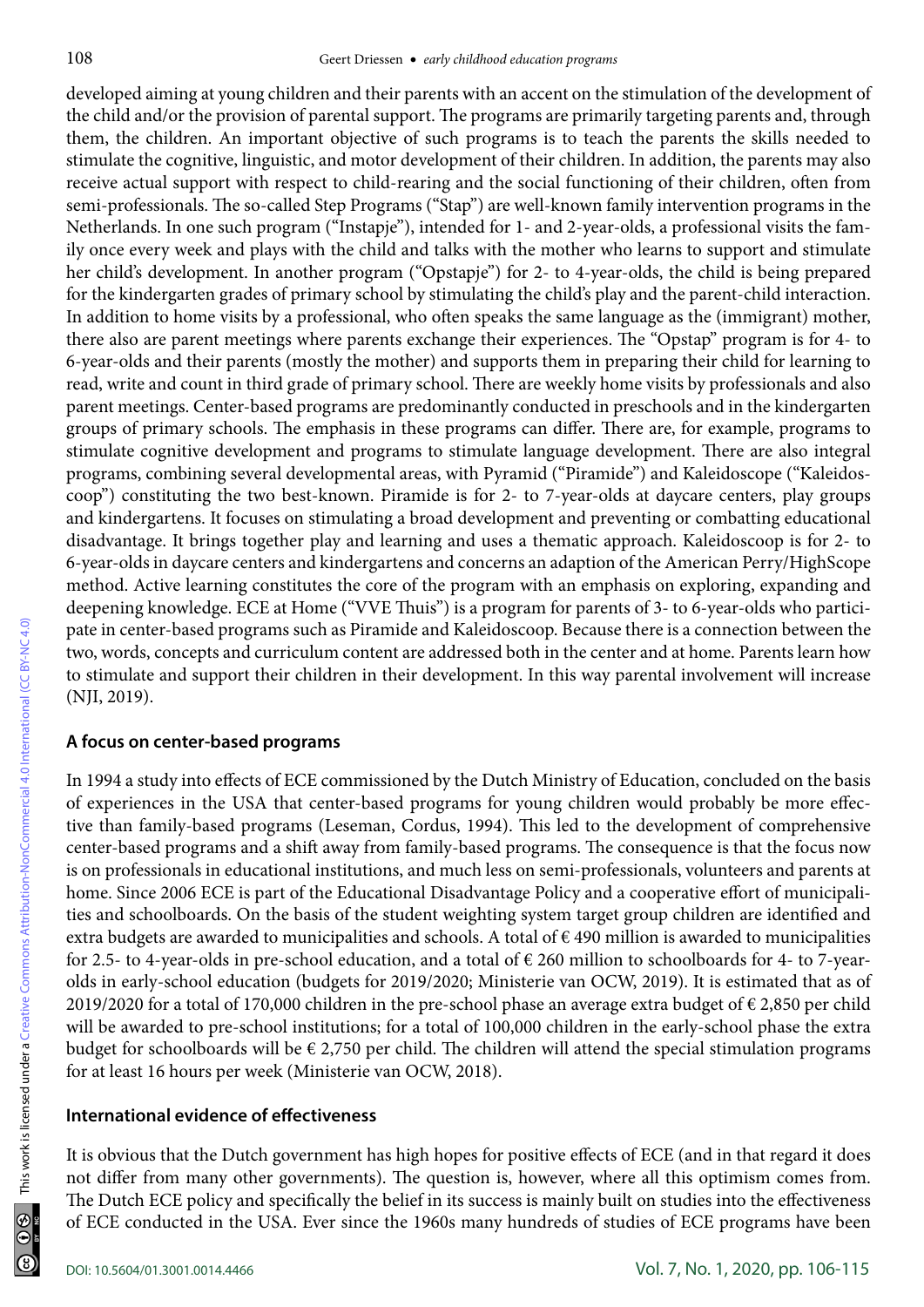done. Right from the beginning, in the discussions regarding the promotion of ECE so-called model programs were and still are often mentioned. These include some high-quality longitudinal randomized experiments conducted in the USA. They started in the 1960s and 1970s and the children that participated then have been followed for several decades afterwards.

An often mentioned model program is the Abecedarian Project (Campbell, Ramey, Pungelllo, Sparling, Miller-Johnson, 2002; Coalition for Evidence-Based Policy, 2016a; PPN, 2019a). This project started in 1972 with 57 children in the experimental group; their development was compared with that of 54 children in a control group. The typical mother was African-American, 20 years of age, had had 10 years education, was not married, lived in with her parents, and had no income. The children participated from birth until they were 8 years of age, the whole day, 5 days a week, and 52 weeks a year. The intervention focused on the domains of knowledge, language, and behavior. The educational activities themselves were game-based and emphasized language development. Until they were 3, 1 staff member per 3 children was available, and thereafter 1 per 6 children. In addition to activities at the daycare center school, the intervention included activities for the mothers at home. In the school phase, a so-called resource teacher was assigned to each child and mother, who prepared an individualized set of home activities to supplement the school's curriculum in reading and math, taught the mothers how to use these activities with their children, tutored children directly, met regularly with classroom teachers to ensure that home activities aligned with the ones being taught in school, served as a consultant for the classroom teacher when problems arose, and advocated for the child and family within the school and community. The resource teachers made some 15 home visits per year; in addition, they offered children a variety of summertime supports, including help with summer camp, trips to the public library, and tutoring in reading skills. This project cost \$18,000 per child per year (price index 2013).

A second model program is the Perry Preschool project (Barnett, 2001; Campbell *et al.*, 2002; Coalition for Evidence-Based Policy, 2016b; Heckman, Pinto, Savelyev, 2013; PPN, 2019b). This project started in 1962 with 58 3- and 4-year-olds growing up in a deprived black neighborhood. For 2 years the children visited a pre-school for 5 half-days; a control group of 65 children did not go to pre-school. The background of the children to a large extent was comparable to that of the Abecedarian Project. There was one crucial exception: the children were not only selected on the basis of demographic features of their home environment, but also on the basis of their low intelligence. Only children with an IQ of between 70 and 85 points could participate, that is, children that are normally referred to special education institutions because of developmental delays and learning disorders. In addition to the learning in the pre-school group, there was a strong home learning component. The program approached the children as active learners, who learn best from activities that they themselves plan, carry out and reflect on. The role of the adults was to observe, guide, support and help to extend the children's activities by arranging and equipping diverse interest areas within the learning environment, maintaining a daily routine that allowed the children to plan and carry out their activities, joining in with the children's activities and helping the children to reflect on their play. In addition to the daily classroom sessions for the children (2.5 hours in the morning), the teacher once a week made home visits to the mother and her child (1.5 hours in the afternoon). The home visits were intended to promote mother-child interaction, to involve the mother in the educational process, to help her to provide education support and to implement the curriculum at home. The project's staff members all were highly educated and had obtained a certificate to teach at a pre-school, a primary school, and also in special education. During the project 1 staff member was available for every 5 to 6 children. This project cost \$11,300 per child per year (price index 2007).

Both experiments showed positive effects, though not always in the same phases and on the same outcomes (Bailey, Duncan, Odgers, Yu, 2017). Both had end-of-treatment effects, but Perry showed short-term fade-out effects. They also showed various positive effects in the long run (the children were followed for decades). Because of its randomized experimental character, for many researchers and politicians these positive program results have become the ultimate proof of the effectiveness of ECE. According to several scholars this optimism is not justified, however (Bauchmüller, 2013; Hanushek, Lindseth, 2009; Lowenstein, 2011). For instance, because of demographic developments the situation regarding the availability and quality of ECE has changed dramatically; in addition, the situation in the USA deviates significantly from that in many European countries. Furthermore, the model projects differ considerably from regular ECE in terms of budgets, staff, quality, duration, intensity, and scientific supervision.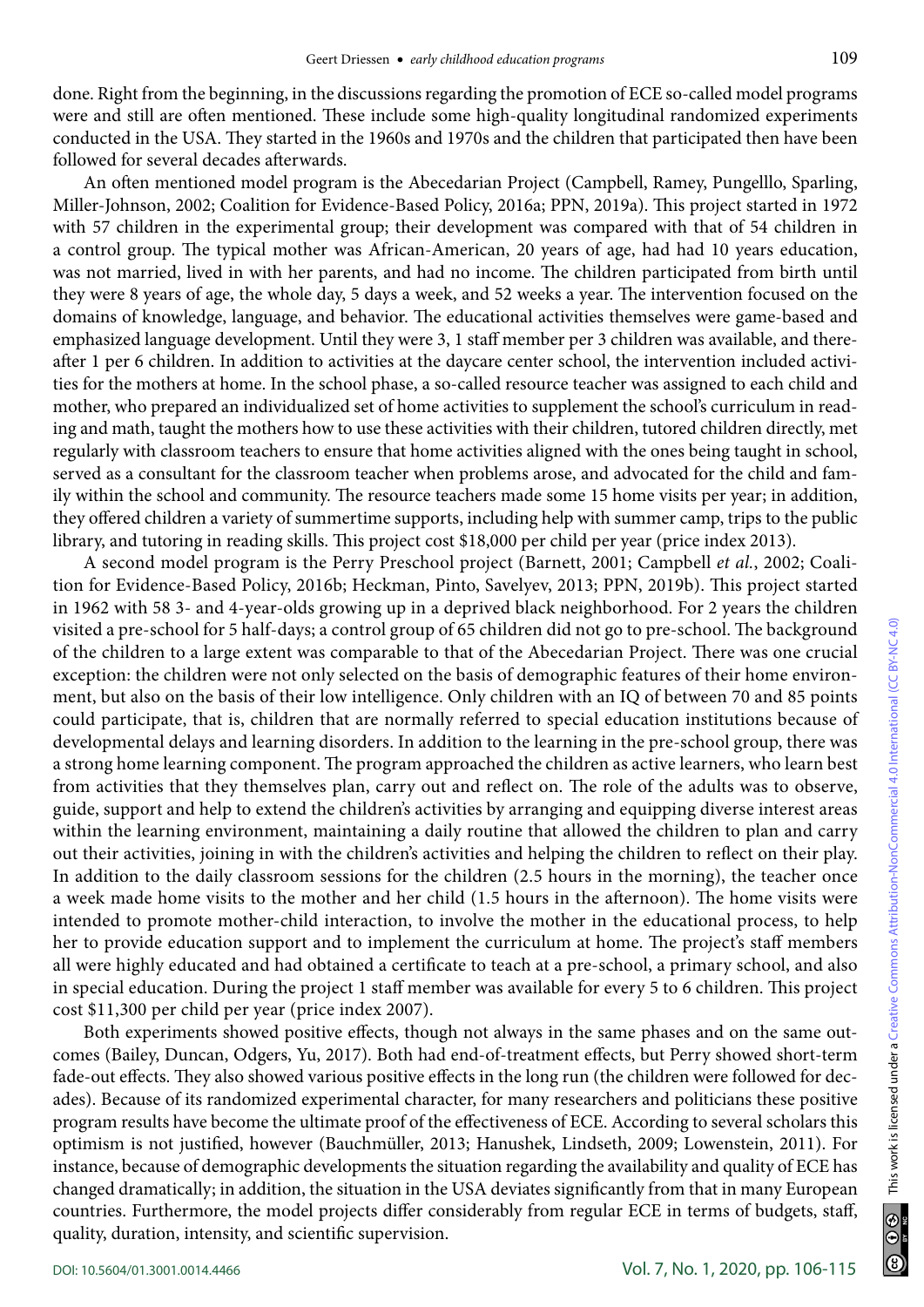In addition, Slavin and Smith (2009) show that in such experiments with small samples any effects will be dramatically inflated. For instance, in a sample of less than 50 children the average effect is 0.44, but in a sample of more than 2,000 children this effect is not more than 0.09. Heckman *et al.* (2013) claim, however, that by using advanced statistical techniques it is possible to correctly estimate significance in small samples. But the question remains whether this also applies to the effect estimates themselves. According to Burger (2010) a direct comparison of American and European interventions not only is problematic because of huge quality differences in the implementation of the programs, but also because American children in general are in a much more unfavorable and disadvantaged position than their European peers. With regard to the Perry Preschool project it should again be mentioned that the target group not only was selected because of their unfavorable home situation, but also for their very low level of intelligence. In the Netherlands (and most other countries) these children would have gone to special education institutions. That is the reason why in the Perry project staff also had a special education training and diploma. Some researchers (van de Kuilen and van Dongen, s.a.; quoted from Wikipedia, 2016) assume that the effects found are not a direct result of participating in the ECE program, but an indirect consequence of the fact that the children were away from home and that this allowed the very low-educated mothers to finish an education and by doing so not only acquired more educational and cultural capital, but also had much better opportunities in the labor market.

Recently, the Dutch Central Planning Office (CPB, 2016) made an inventory of methodologically sound studies into the effects of ECE, more specifically, randomized experimental studies and quasi-experimental studies controlling for selection effects. The results were outright shocking: the number of sound studies they found was extremely limited. According to the CPB there is no ECE study at all in the Netherlands that meets their methodological standards. The situation in other countries is hardly any better, however.

For a number of possible ECE actions in center-based and family-based settings (in a center: ECE for all target children, quality improvement, better trained staff, more ECE hours, abolishment of ECE; at home: reading aloud at home, extra home visits) the PCB computed the children's learning gains. Their analyses showed that each of the actions would lead to no or only very small learning gains. The effects for the centerbased actions varied from -0.05 *SD* to 0.07 *SD*, and thus were very small at best. The greatest gains (0.07 *SD*) were expected when the number of ECE hours in the pre-school phase, at the time 10 per week, would increase to 24 hours per week, which would thus be full-time for a toddler. This would cost an extra investment of € 5,100 per child per year over and above the (at the time) regular costs of € 3,600. The effects for the family-based actions were 0.00 *SD* for reading aloud (*i.e.,* no effect) and 0.06 *SD* for extra home visits. The costs for extra home visits would be enormous, however ( $\epsilon$  8,466 per child).

For their analyses the CPB made use of (only) one evaluation of the Head Start program which was launched in the USA in 1965 and which focuses on the pre-school phase. Though Head Start is a national program aiming at families living under the poverty line, it in fact constitutes a mishmash of all sorts of local projects, often with a strong parent component. Programs aim at supporting and strengthening parent-child relationships and engaging families around the children s learning and development (Office of Head Start, 2019; USC, 2007). Head Start considerably differs from the Dutch ECE, not only in terms of target group, organization, design, content, duration and intensity, but also in terms of mode of financing and budgets. From the selected Head Start study, based on a random assignment of 4,442 children to a national sample of Head Start centers (Puma *et al.*, 2012), it appears that the results are very ambiguous and not straightforward at all (also see Bailey *et al.*, 2017). The relevant study reports a total of no less than 414 effects in not only the cognitive and social-emotional domains, but also pertaining to health and parenting practices. Only 60 of the 414 effects are significant at the extremely tolerant level of  $p < 0.10$ , with 8 effects that are negative and 48 effects that are positive. The maximum positive effect is 0.35, but there are also negative effects up to -0.24. Puma *et al.* (2012: xvii) summarize their findings as follows: "...there were initial positive impacts from having access to Head Start, but by the end of 3rd grade there were very few impacts found ... in any of the four domains of cognitive, social-emotional, health and parenting services. The few impacts that were found did not show a clear pattern of favorable or unfavorable impacts for children." In other words, the empirical basis for the CPB advice regarding the (dramatical) increase of the number ECE hours clearly is lacking.

In addition to the evaluations of the so-called model programs, the results of many hundreds of other studies have been summarized in quantitative reviews and meta-analyses (*e.g.*, Andrews, Slate, 2001; Bailey *et al.*, 2017; Barnett, 2008; Bauchmüller, 2013; Blok, Fukkink, Gebhardt, Leseman, 2005; Burger, 2010; Camilli,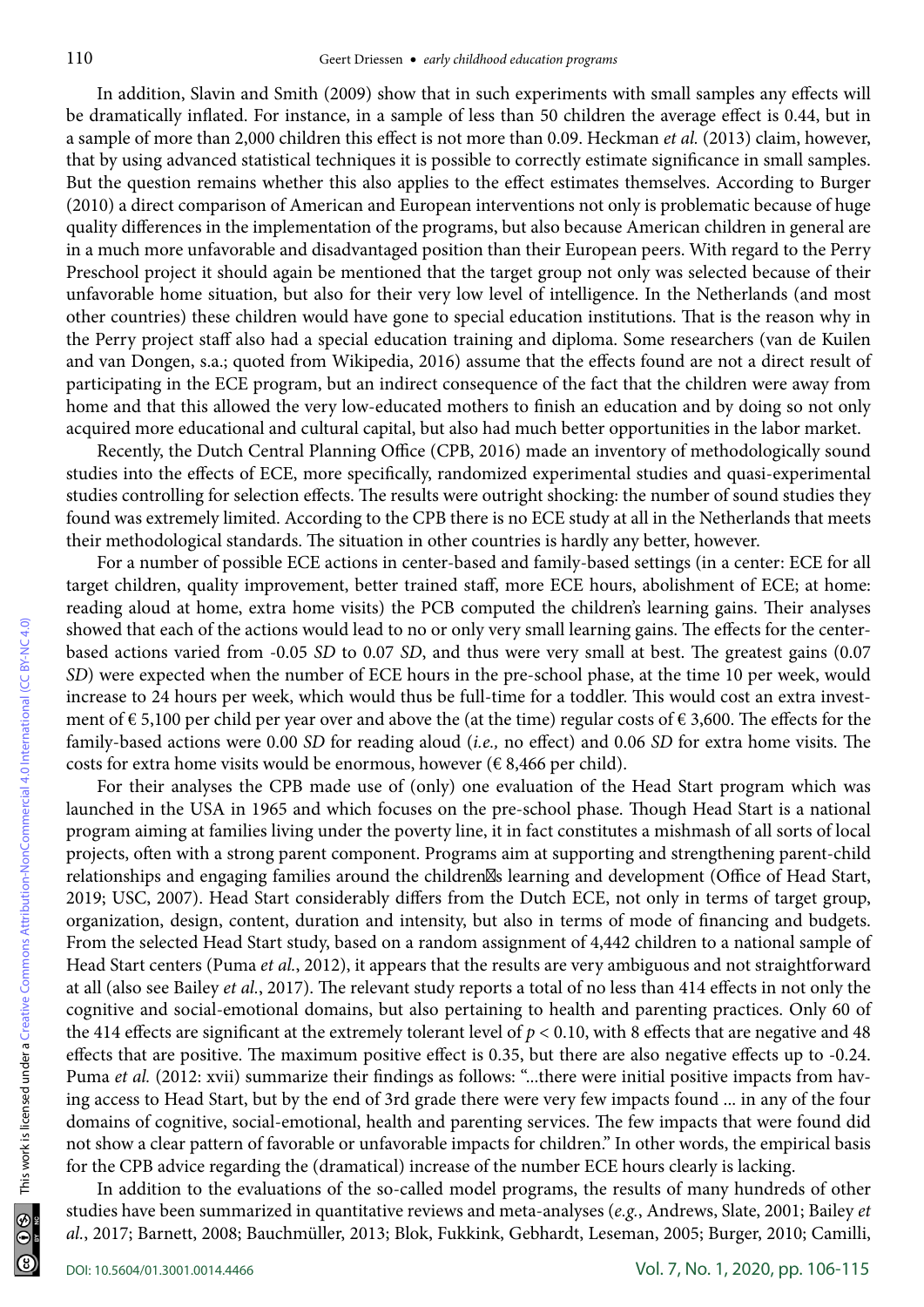Vargas, Ryan, Barnett, 2010; Chambers, Cheung, Slavin, 2015; DeAngelis, Holmes Erickson, Ritter, 2018; Diamond, Justice, Siegler, Snyder, 2013; Elango, García, Heckman, Hojman, 2015; Gilliam, Zigler, 2001; Karoly, Kilburn, Cannon, 2005; Kholoptseva, 2016; Lowenstein, 2011; Marope, Kagae, 2015; Melhuish *et al.*, 2015; Saracho, 2015; Ştefan, Miclea, 2010; Van Huizen, Plantenga, 2018; Yoshikawa *et al.*, 2013). The conclusion usually drawn is that *high-quality* programs *may* have a positive effect on not only the children's school career, but also on their success in the labor market and functioning in society. Effects are found to be larger in the pre-school phase than in the early school phase. In general, cognitive effects are larger than non-cognitive effects, but both tend to fade out after some time or disappear altogether. Some studies compared center-based programs with family-based programs and found that the mixed model combining center-based provisions with home visiting had the most wide-ranging and strongest positive impact. Center-based interventions and combined center- and family-based interventions produced greater effects in the cognitive domain than did family-based programs, but not in the socioemotional domain. The inclusion of coaching of parenting skills was also positively related to outcomes in the cognitive domain.

To illustrate the strength of such effects, the results of the meta-analysis by Camilli *et al.* (2010), combining a total of 123 separate studies, may be illustrative. The effect size Cohen's *d* for the cognitive domain was 0.23, for the school domain 0.14, and for the social domain 0.16. According to the rule of thumb provided by Cohen (1988), an effect size of below 0.20 is negligible, between 0.20 and 0.50 small, between 0.50 and 0.80 medium, and above 0.80 large. Thus, it must be concluded that on average, the effects of ECE are negligibly small.

## **5. The Dutch evidence**

NJI (2019) presents an overview of the main ECE programs used in the Netherlands, 8 integral programs for educational institutions, *i.e.* center-based, but sometimes with a modest family component, and 7 familybased stimulation programs. All of these programs have officially been recognized by a commission that evaluates the quality and effectivity of such programs. On the basis of a number of criteria each of these 15 programs have been evaluated and awarded a score between 1 (lowest; no effect study available) and 4 (highest; two experimental studies showing positive effects). Of the 8 center-based programs only 2 were the topic of some sort of "effect" study; the results were inconsistent and any effects were small. None of the other 6 programs have been evaluated by means of an effect study. Of the 7 family-based programs a few have been evaluated in quantitative or qualitative study, but not in a real effect study. All of the family-based programs have received the lowest score 1. Taken together, 13 studies received the lowest score of 1, and 2 studies the score 2. This overview shows that, according to NJI, none of the ECE programs used in the Netherlands is evidence-based. Striking is the fact that 87 percent of the ECE programs in the Netherlands which have officially been recognized and recommended by the Ministry of Education have not been evaluated in a methodological sound effect study at all.

In a comprehensive statistical meta-analysis, Fukkink, Jilink and Oostdam (2017) integrated the results of all available Dutch large-scale retrospective quasi-experimental and small-scale experimental studies conducted in the period 2000 to 2015. The emphasis was on center-based interventions. They analyzed 11 separate studies with 21 different sub-studies, comprising a total of 165 effect measures in the domains of language, numeracy, general intelligence and socio-emotional development. For the sake of comparability, the outcome measures were converted into the standardized effect size Cohen's *d*. Their findings showed that the aggregated effect for none of the domains discerned differed significantly from zero; in other words: none of the effects was significant. The effect estimate *d* was 0.03, or – in the words of the researchers – "smaller than small". This finding was based on a total of more than 50,000 children and 60 million hours of ECE.

In 2009 the Dutch Ministry of Education initiated a unique large-scale (longitudinal) cohort study called Pre-COOL with the intention of gaining a better insight in the outcomes and effects of pre- and early-school education, *i.e.* of center-based programs. Recently the first findings were published (Leseman, Veen, 2016). First of all, it is important to point to the fact that the researchers encountered many methodological difficulties, which made it nearly impossible to draw unequivocal conclusions. In this cohort study the developments of three ECE target groups were compared with those of the non-target group. These groups were identified on the basis of three home environment indicators, specifically: parental education, parental ethnicity, and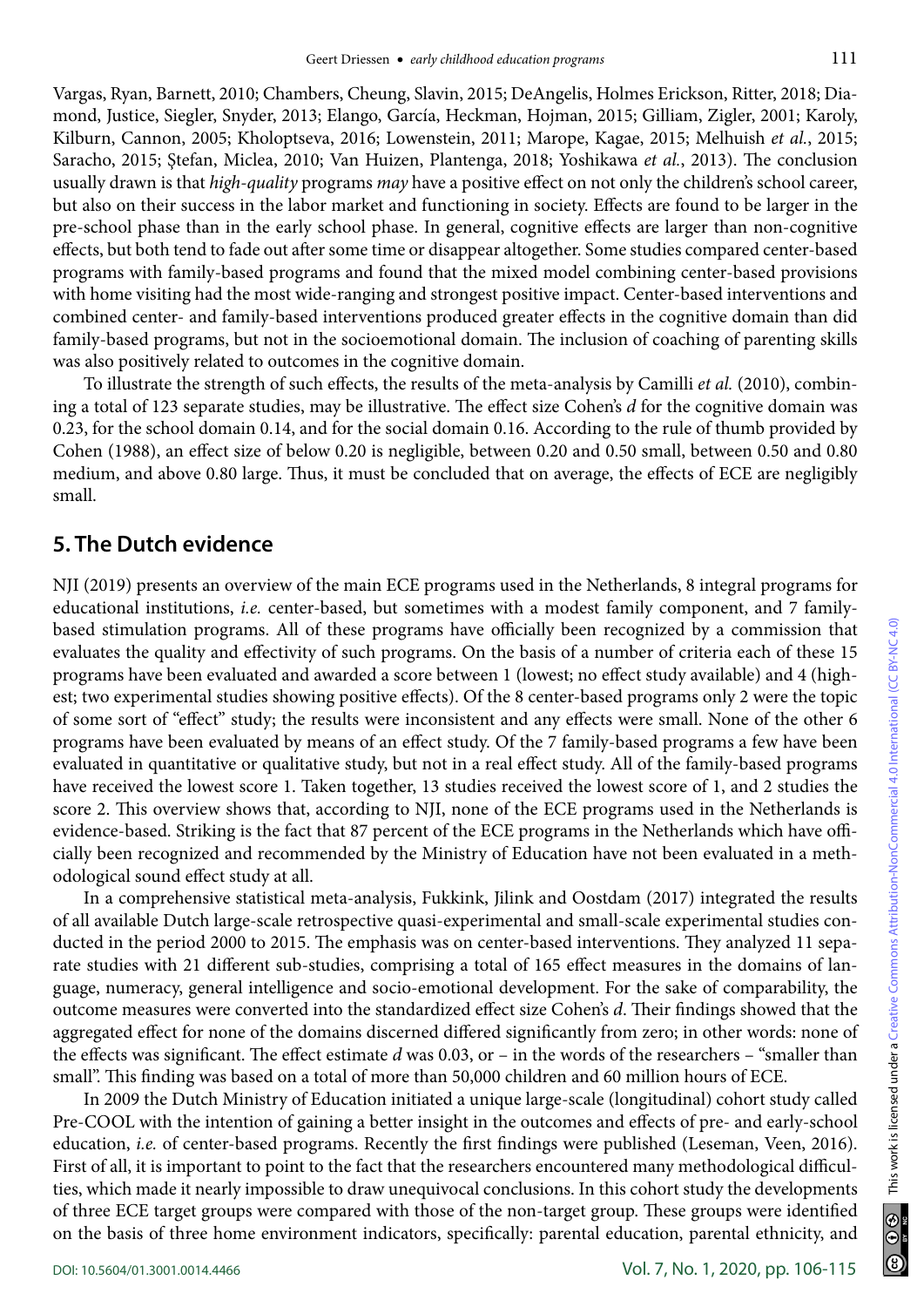home language. Longitudinal comparisons were made for five effect measures: selective attention; vocabulary; play-work attitude; counting skills; and language skills. The effect sizes in terms of Cohen's *d* varied from -0.44 to +0.46; in other words, sometimes the ECE target group children gained on the non-target children, and sometimes the differences increased. In no more than one analysis on a total of 15, a positive effect of ECE appeared, namely regarding vocabulary (+0.46, which means that ethnic minority children progressed more than native-Dutch children).

## **6. Conclusions**

ECE provides stimulation through special compensatory programs in preschool institutions and the first grades of primary schools, sometimes combined with educational services for parents at home. The aim of these center-based and family-based programs is to prevent young children from disadvantaged backgrounds starting formal schooling with significant educational delays. Although ECE is in existence for many decades now, there is no unequivocal empirical evidence that it really works or, in other words, the evidence base is lacking. Insofar any effects have been reported, they are mostly small or even very small, vary per domain and fade out after some years.

In addition to these very disappointing findings, Fukkink *et al.* (2017) suspect that in a number of the Dutch studies they included in their statistical meta-analysis there is a strong bias towards reporting only positive effects (for similar conclusions see: Aleman, van Tuijl, 2000; Burger, 2010). This so-called file-drawer problem would imply that their effect estimates, which already are extremely small, are inflated and in reality are even smaller. According to these researchers the absence of positive effects seems to be an inconvenient truth for the stakeholders, *i.e.* policymakers and politicians, who, in the light of the ruling socio-political ideology and the heavy investments already made, are interested in positive outcomes only (Eldering, 2002).

The question is to what extent all this also applies to other countries. The effects reported in international meta-analyses and certainly those for the USA generally are stronger (although in an absolute sense they still are not very strong). Apart from the many methodological issues described here, differences may be explained by demographic variation: the income gap in the USA is greater than that in many other countries and this impacts the starting position of disadvantaged children (CPB, 2016). In the Netherlands, the differences probably are much smaller and as a consequence it is more difficult to close the gap. In addition, differences may also be explained by the fact that regular preschool services in the Netherlands generally are of high quality and do not differ that much from special ECE programs (Fukkink *et al.*, 2017).

No matter the exact explanation for outcome differences between the Netherlands and the USA, the findings reported here show that there is no empirical support for the present Dutch ECE policy, the evidence base simply is lacking. On the one hand, this may be a consequence of the absence of methodologically sound studies. This certainly applies to family-based ECE interventions, making it impossible to give evidence-based advice as to what low-SES and minority parents can do to improve their children's starting position in school. On the other hand, this may also be related to too much optimism on the part of politicians regarding the makeability of society. It was Basil Bernstein who in 1970 asserted that "education cannot compensate for society", but perhaps we still must try?

#### **Note**

Minor parts of this article have been published in G. Driessen (2017). Early childhood education intervention programs in the Netherlands. Still searching for empirical evidence. *Educational Sciences, 8*(1), 3 [1-8].

#### **References**

Aleman, A., van Tuijl, C. (2000). Meta-analyse, heterogeniteit, en de effecten van voorschoolse educatieve programma's: Een kritische beschouwing. [Meta-analysis, heterogeneity, and the effects of pre-school educational programs: A critical review] *Pedagogiek, 20*(2), 162-166.

Andrews, S., Slate, J. (2001). Prekindergarten programs: A review of the literature. *Current Issues in Education, 4*(5). Retrieved from<http://cie.ed.asu.edu/volume4number5/> on 01.10.2010.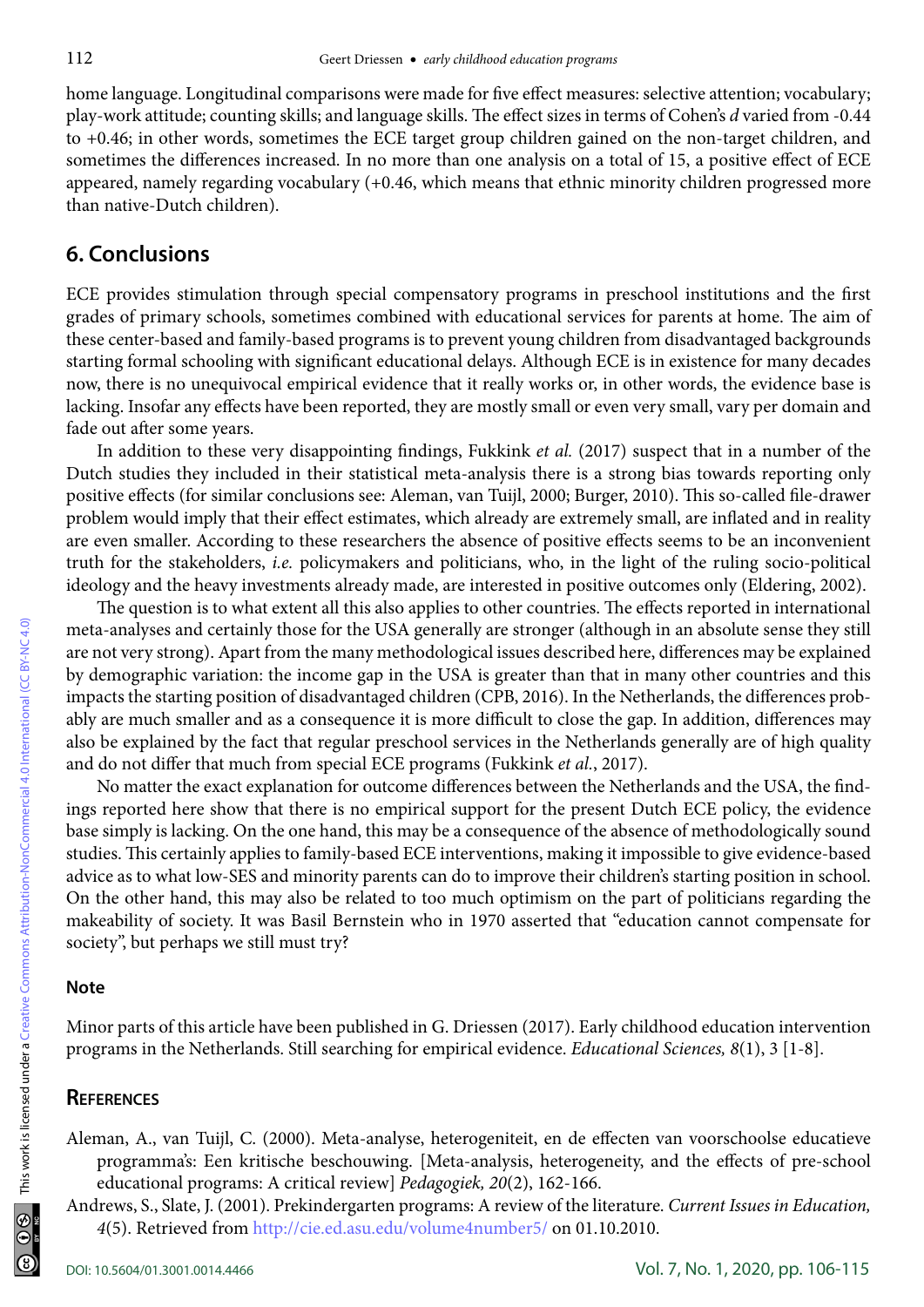- Bailey, D., Duncan, G., Odgers, C., Yu, W. (2017). Persistence and fadeout in the impacts of child and adolescent interventions. *Journal of Research on Educational Effectiveness, 10*(1), 7-39.
- Barnett, W. (2001). *School reform proposals: The research evidence. Early childhood education.* Temple, AZ: Arizona State University.
- Barnett, W. (2008). *Preschool education and its lasting effects: Research and policy implications.* New Brunswick, NJ: Rutgers, The State University of New Jersey.
- Bauchmüller, R. (2013). *Investing in early childhood care and education: The impact of quality on inequality.* Doctoral dissertation. Maastricht: Universiteit Maastricht.
- Bernstein, B. (1971). *Class, codes and control: Theoretical studies towards a sociology of language.* London and New York: Routledge & Kegan Paul.
- Blok, H., Fukkink, R., Gebhardt, E., Leseman, P. (2005). The relevance of delivery mode and other programme characteristics for the effectiveness of early childhood intervention. *International Journal of Behavioral Development, 29*(1), 35-47.
- Bourdieu, P. (1986) The forms of capital. In: J. Richardson (ed.), *Handbook of theory and research for the sociology of education* (pp. 241-258). New York: Greenwood.
- Brańska, E. (2012). *Early childhood education and care in Europe: Tackling social and cultural inequalities. Country descriptions. Poland.* Luxembourg: European Commission.
- Burger, K. (2010). How does early childhood care and education affect cognitive development? An international review of the effects of early interventions for children from different social backgrounds. *Early Childhood Research Quarterly, 25*(2), 140-165.
- Camilli, G., Vargas, S., Ryan, S., Barnett, W. (2010). Meta-analysis of the effects of early education interventions on cognitive and social development*. Teachers College Record, 112*(3), 579-620.
- Campbell, F., Ramey, C., Pungelllo, E., Sparling, J., Miller-Johnson, S. (2002). Early childhood education: Young adult outcomes from the Abecedarian Project. *Applied Developmental Science, 6*(1), 42-57.
- Cebeon (2016). *Besteding middelen terugdringen onderwijsachterstanden in het primair en voortgezet onderwijs.* [The spending of budgets aimed at combatting educational disadvantage in primary and secondary education] Amsterdam: Cebeon/Regioplan.
- Chambers, B., Cheung, A., Slavin, R. (2015). *Literacy and language outcomes of balanced and developmentalconstructivist approaches to early childhood education: A systematic review.* Retrieved from [http://www.](http://www.bestevidence.org/word/early_child_ed_Sept_21_2015.pdf) [bestevidence.org/word/early\\_child\\_ed\\_Sept\\_21\\_2015.pdf](http://www.bestevidence.org/word/early_child_ed_Sept_21_2015.pdf) on 06.08.2016.
- Coalition for Evidence-Based Policy (2016a). *Abecedarian Project.* Retrieved from [http://evidencebasedpro](http://evidencebasedprograms.org/1366-2/abecedarian-project)[grams.org/1366-2/abecedarian-project](http://evidencebasedprograms.org/1366-2/abecedarian-project) on 06.08.2016.
- Coalition for Evidence-Based Policy (2016b). *Perry Preschool Project*. Retrieved from [http://evidencebased](http://evidencebasedprograms.org/1366-2/65-2)[programs.org/1366-2/65-2](http://evidencebasedprograms.org/1366-2/65-2) on 06.08.2016.
- Cohen, J. (1988). *Statistical power analysis for the behavioral sciences*. Hillsdale, NJ: Erlbaum.
- Coleman, J. (1988). Social capital in the creation of human capital. *American Journal of Sociology*, *94*(Supplement), S95-S120.
- CPB (2016). *Kansrijk onderwijsbeleid*. [Favorable education policy] Den Haag. CPB.
- DeAngelis, C., Holmes Erickson, H., Ritter, G. (2018). What's the state of the evidence on pre-K programmes in the United States? A systematic review. *Educational Review*. Retrieved from [https://www.tandfonline.](https://www.tandfonline.com/doi/abs/10.1080/00131911.2018.1520688?journalCode=cedr20) [com/doi/abs/10.1080/00131911.2018.1520688?journalCode=cedr20](https://www.tandfonline.com/doi/abs/10.1080/00131911.2018.1520688?journalCode=cedr20) on 04.09.2019.
- Demeuse, M., Frandji, D., Greger, D., Rochex, J.-Y. (eds.) (2012). *Educational policies and inequalities in Europe.* New York, NY: Palgrave Macmillan.
- Diamond, K., Justice, L., Siegler, R., Snyder, P. (2013). *Synthesis of IES research on early intervention and early childhood education.* Washington, DC: USDOE.
- Driessen, G. (2012). Combating ethnic educational disadvantage in the Netherlands. An analysis of policies and effects. In: C. Kassimeris and M. Vryonides (eds.), *The politics of education. Challenging multiculturalism* (pp. 31-51). New York: Routledge.
- Driessen, G. (2017). The validity of educational disadvantage policy indicators. *Educational Policy Analysis and Strategic Research, 12*(2), 93-108.
- Driessen, G., Merry, M. (2014). Trends in educational disadvantage in Dutch primary school. *Educational Review, 66*(3), 276-292.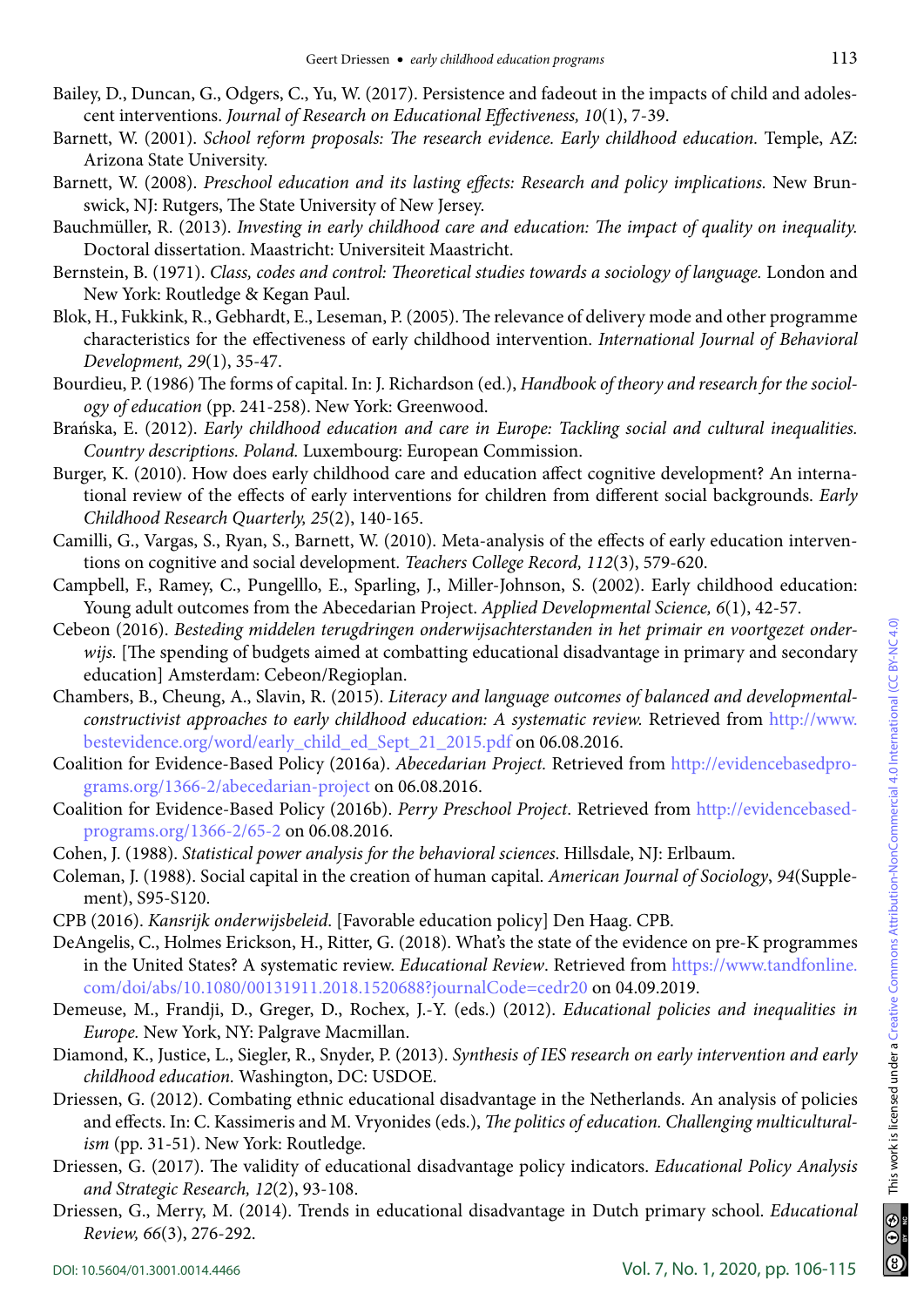- Elango, S., García, J., Heckman, J., Hojman, A. (2015). *Early Childhood Education.* NBER Working Paper No. 21766. Cambridge, MA: NBER.
- Eldering, L. (2002). *Enkele episodes uit het leven van Marokkaanse en Turkse gezinnen.* [Some episodes in the lives of Moroccan and Turkish families] Leiden: Universiteit Leiden.
- Fukkink, R., Jilink, L., Oostdam, R. (2017). A meta-analysis of the impact of early childhood interventions on the development of children in the Netherlands: An inconvenient truth? *European Early Childhood Education Journal, 25*(5), 656-666.
- Gilliam, W., Zigler, E. (2001). A critical meta-analysis of all evaluations of all state-funded pre-school from 1977 to 1998: Implications for policy, service delivery and program evaluation. *Early Childhood Research Quarterly, 15*, 441-473.
- Hanushek, E., Lindseth, A. (2009). *Schoolhouses, courthouses, and statehouses. Solving the funding-achievement puzzle of America's public schools*. Princeton, NJ: Princeton University Press.
- Hanushek, E., Peterson, P., Talpey, L., Woessmann, L. (2019). *The unwavering SES achievement gap: Trends in US student performance.* NBER Working Paper 25648. Cambridge, MA: NBER.
- Heckman, J. (2000). Policies to foster human development. *Research in Economics*, *54*, 3-56.
- Heckman, J., Pinto, R., Savelyev, P. (2013). Understanding the mechanisms through which an influential early childhood program boosted adult outcomes. *The American Economic Review, 103*(6), 2052-2086.
- IBO (2017). *Onderwijsachterstandenbeleid, een duwtje in de rug?* [A review into the educational disadvantage policy] Den Haag: Ministerie van Financiën.
- Kagan, S. (2019). *The early advantage. Building systems that work for young children*. New York, NY: Teachers College Press.
- Karoly, L., Kilburn, M., Cannon, J. (2005). *Early childhood interventions: Proven results, future promises.* Santa Monica, CA: RAND Corporation.
- Kholoptseva, E. (2016). *Effects of center-based early childhood education programs on children's language, literacy, and math skills: A comprehensive meta-analysis.* Doctoral dissertation. Cambridge, MA: Harvard Graduate School of Education.
- Ladd, H., Fiske, E. (2009). *Weighted student funding for primary schools: An analyses of the Dutch experience.* Durham. NC: Duke University.
- Leseman, P., Cordus, J. (1994). *(Allochtone) Kleuters meer aandacht.* [More attention to (Ethnic minority) preschoolers] Rijswijk: Ministerie van WVC.
- Leseman, P., Veen, A. (eds.) (2016). *Ontwikkeling van kinderen in relatie met kwaliteit van voorschoolse instellingen.* [The development of children in relation to the quality of pre-school institutions] Amsterdam: Kohnstamm Instituut.
- Lowenstein, A., (2011). Early Care and Education as educational panacea: What do we really know about its effectiveness? *Educational Policy, 25*(1), 92-114.
- Marope, P., Kaga, Y. (eds.) (2015). *Investing against evidence. The global state of early childhood care and education*. Paris: UNESCO.
- Melhuish, E., Ereky-Stevens, K., Petrogiannis, K., Ariescu, A., Penderi, E., Rentzou, K., Tawell, A., Leseman, P., Broekhuisen, M. (2015). *A review of research on the effects of Early Childhood Education and Care (ECEC) upon child development*. Brussels: European Union.
- Ministerie van OCW (2018). *Investeren in onderwijskansen*. [Investing in educational opportunities] Retrieved from [https://www.rijksoverheid.nl/documenten/kamerstukken/2018/01/31/kamerbrief-over-investeren](https://www.rijksoverheid.nl/documenten/kamerstukken/2018/01/31/kamerbrief-over-investeren-in-onderwijskansen)[in-onderwijskansen](https://www.rijksoverheid.nl/documenten/kamerstukken/2018/01/31/kamerbrief-over-investeren-in-onderwijskansen) on 06.09.2019.
- Ministerie van OCW (2019). *Financiering aanpak onderwijsachterstanden.* [Financing educational disadvantage approaches] Retrieved from [https://www.rijksoverheid.nl/onderwerpen/voorschoolse-en-vroeg](https://www.rijksoverheid.nl/onderwerpen/voorschoolse-en-vroegschoolse-educatie/financiering-onderwijsachterstanden)[schoolse-educatie/financiering-onderwijsachterstanden](https://www.rijksoverheid.nl/onderwerpen/voorschoolse-en-vroegschoolse-educatie/financiering-onderwijsachterstanden) on 06.09.2019.
- NJI (2019). *Programma's voor voor- en vroegschoolse educatie.* [Pre- and early-school education] Retrieved from <https://www.nji.nl/nl/Kennis/Dossier/Programmas-voor-voor-en-vroegschoolse-educatie> on 01.09.2019.
- OECD (2012a). *Equity and quality in education: Supporting disadvantaged students and schools.* Paris: OECD Publishing.
- OECD (2012b). *Starting strong III: A quality toolbox for Early Childhood Education and Care.* Paris: OECD Publishing.